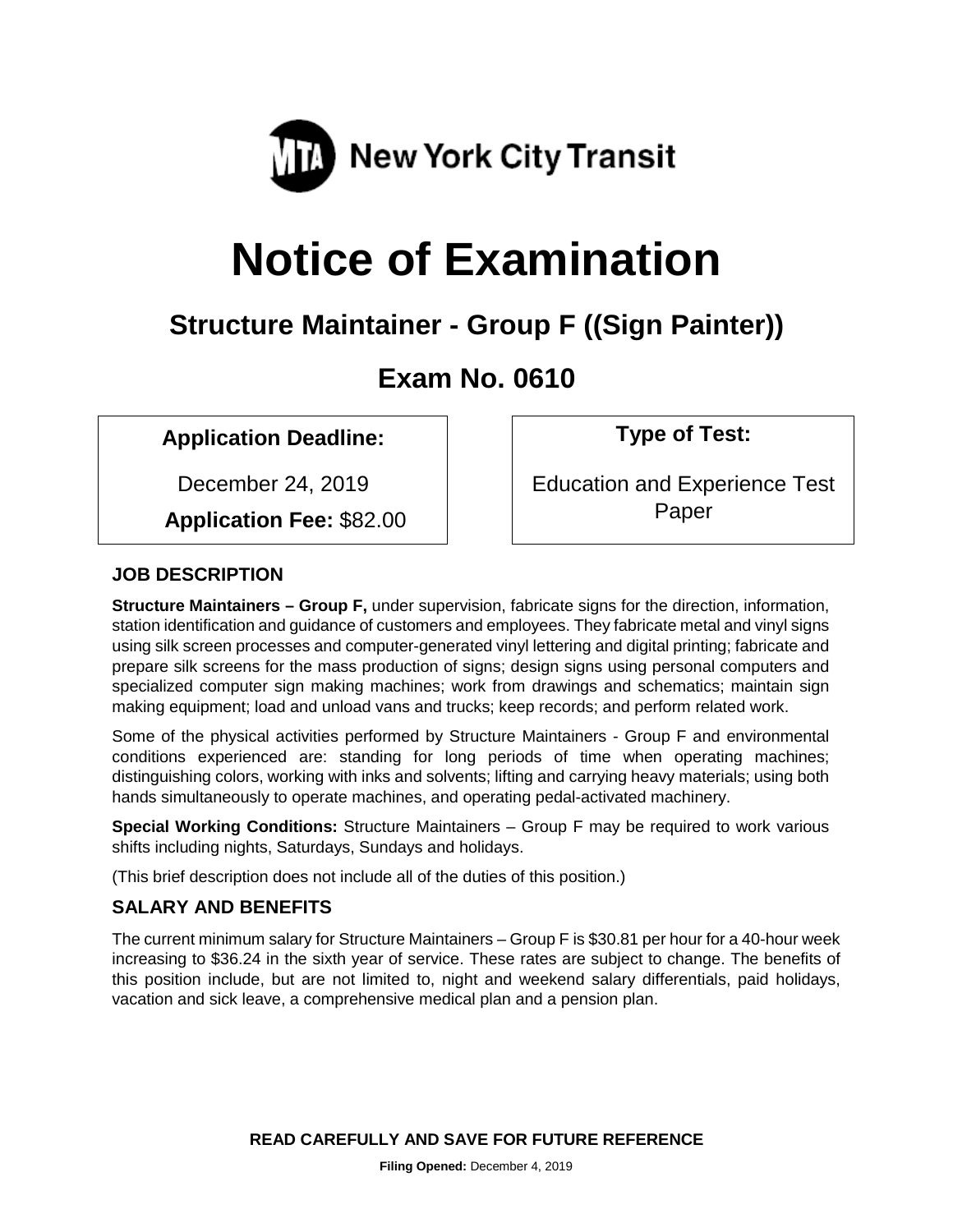## **HOW TO QUALIFY**

**Education and Experience Requirements:** By the **last day of the Application Period,** you must meet the following requirements:

Four years of full-time paid experience at the journey-level as a sign painter, using silk screen and/or computer-generated vinyl lettering processes and digital printing.

#### **The following types of experience are unacceptable: working as a graphic artist, hand letterer, or sign installer.**

You are responsible for determining whether you meet the qualification requirements for this examination prior to submitting the *Application*. If you are marked "Not Qualified," your *Application* fee will **not** be refunded and you will **not** receive a score.

#### **REQUIREMENTS TO BE APPOINTED**

**Residency:** New York City residency is not required for this position.

**English Requirement:** You must be able to understand and be understood in English.

**Proof of Identity:** Under the Immigration Reform and Control Act of 1986, you must be able to prove your identity and your right to obtain employment in the United States prior to employment with MTA New York City Transit.

## **HOW TO OBTAIN AN APPLICATION**

During the application period, the application and other required forms for this examination will be attached to this Notice of Examination. During the application period, additional copies of these documents may be obtained at [http://mta.info/nyct/hr/appexam.htm,](http://mta.info/nyct/hr/appexam.htm) or you may obtain a printed copy of these documents in person at the MTA Exam Information Center, as indicated below.

**MTA Exam Information Center:** Open Monday through Friday, from 9 AM to 3 PM, in the lobby at 180 Livingston Street, Brooklyn, New York. Directions: take the A, C, F or R trains to the Jay Street-Metro Tech Station, or the 2, 3, or the G train to the Hoyt Street Station.

#### **REQUIRED FORMS**

- 1. **Application:** Make sure that you follow all instructions included with your *Application*, including payment of fee. Save a copy of the instructions for future reference.
- 2. **Education and Experience Test Paper:** Write your social security number in the box at the top of the cover page, and the examination title and number in the box provided. This form must be filled out completely and in detail for you to receive your proper rating. Keep a copy of your completed Education and Experience Test Paper for your records.

If you believe you meet the requirements in the "How to Qualify" section, you **must** apply by mail. MTA New York City Transit will **not** accept *Applications* in person.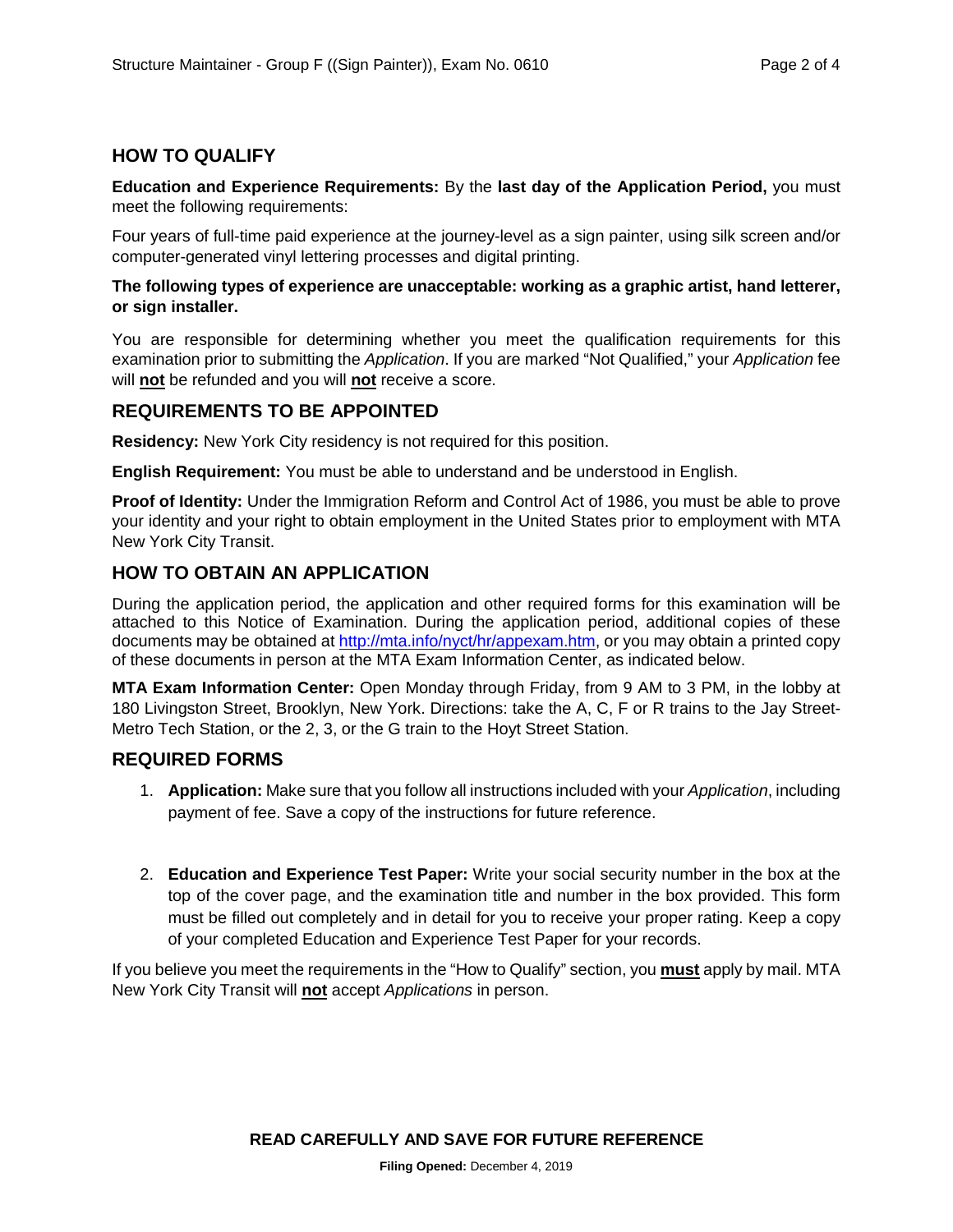# **HOW TO SUBMIT AN APPLICATION AND PAY THE APPLICATION FEE**

If you believe you meet the requirements in the "How to Qualify" section, you **must** apply by mail. MTA New York City Transit will **not** accept *Applications* in person.

#### **Applications by mail must:**

- 1. Include all of the required forms, as indicated in the "Required Forms" section above.
- 2. Be postmarked by the last day of the application period.
- 3. Be mailed to the address in the "Correspondence" section of this notice.
- 4. Include the appropriate fee in the form of a money order.

#### **The Money Order (Postal Money Order preferred) must:**

- 1. Be made payable to MTA New York City Transit.
- 2. Be valid for one year.
- 3. Have the following information written on it: your name, home address, the last four digits of your social security number, and the exam title and exam number.

Save your money order receipt for future reference and proof of filing an *Application*.

#### **Cash and personal checks will not be accepted**.

**Application Fee:** This fee is generally non-refundable. Under special circumstances, you may be entitled to a refund. You should refer to the Department of Citywide Administrative Services (DCAS) general Exam Regulations to determine if you are entitled to a refund prior to requesting one. You can refer to the bottom of the last page of this Notice of Examination for Instructions on how to obtain a copy of the DCAS General Exam Regulations.

## **HOW TO SUBMIT AN APPLICATION WHEN REQUESTING A FEE WAIVER**

Applicants who wish to request a fee waiver must obtain an *Application* in person at the MTA Exam Information Center as indicated above and must submit the *Application* and required forms by mail to the address in the "Correspondence" section below **by the last day of the application period**.

MTA New York City Transit will not accept *Applications* in person. Additional information on how to request an application fee waiver is available with the *Application.*

## **THE TEST**

Your test score will be based on your education and experience as determined by the competitive Education and Experience Test Paper (EETP) that you will submit with your application. You will receive a score of 70 points for meeting the minimum education and experience requirement listed in the "How to Qualify" section above. After these requirements are met, you will receive additional credit up to a maximum of 100 points on the following basis:

#### **Additional Credit:**

- A. **10 points** for at least (1) but less than three (3) years of additional full-time journey-level experience as a sign painter
- B. **20 points** for three (3) or more years of additional full-time journey-level experience as a sign painter
- C. **10 points** if your experience includes a minimum of six (6) months of each of the following: computer generated vinyl lettering, silk screening, and digital printing

#### **READ CAREFULLY AND SAVE FOR FUTURE REFERENCE**